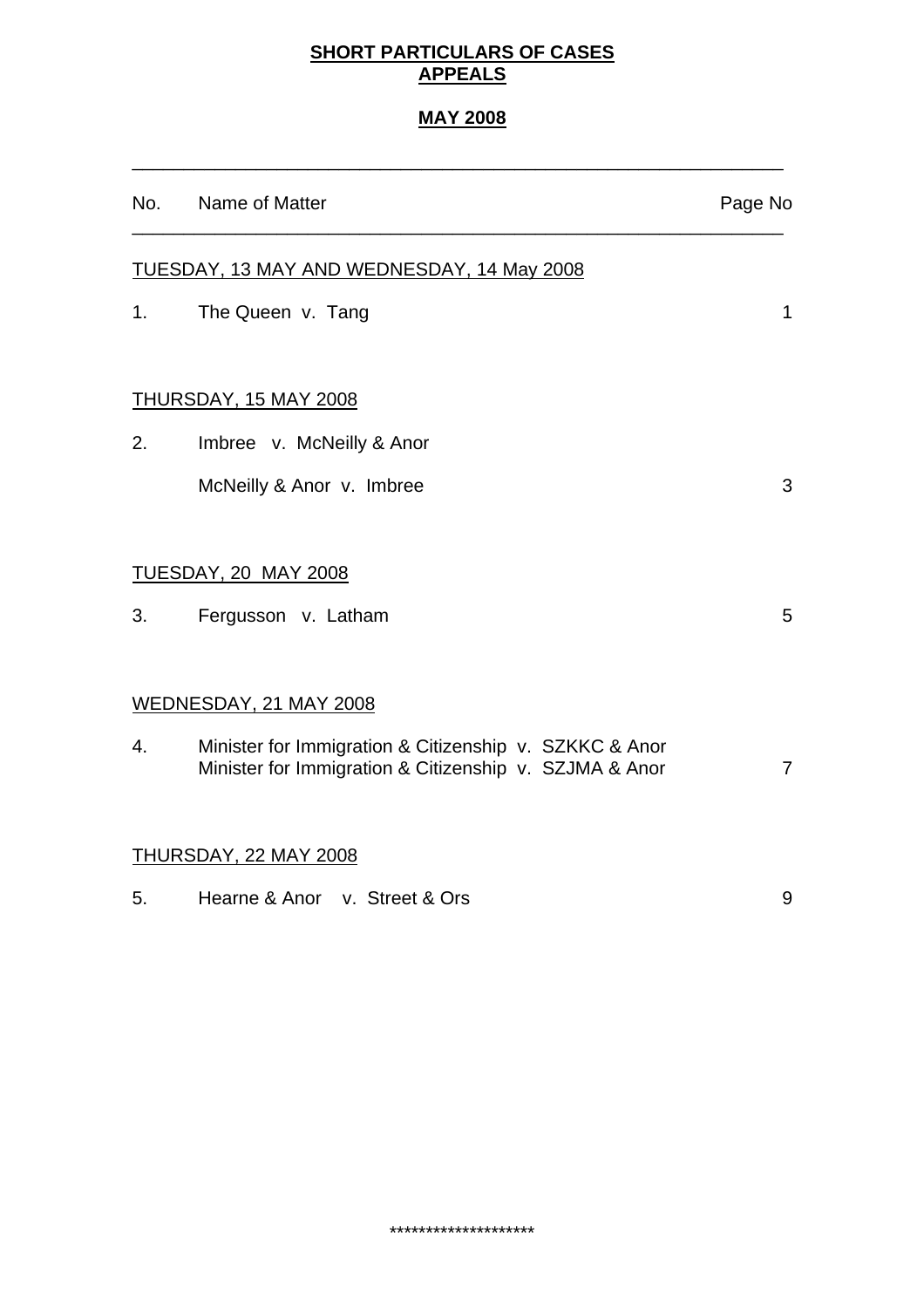### **THE QUEEN v TANG (M5/2008)**

| Court appealed from:<br>Victoria | Court of Appeal of the Supreme Court of |
|----------------------------------|-----------------------------------------|
| Dates of judgment:               | 27 June 2007 & 29 June 2007             |

Date special leave granted: 14 December 2007

On 3 June 2006, in the County Court of Victoria, the respondent was found guilty by a jury of 10 counts of breaching s 270.3(1)(a) of the *Criminal Code* (Cth) ('the Code'), being 5 counts of "possess a slave" and 5 counts of exercise of a power of ownership over a slave. Section 270.3(1)(a) provides:

A person who, whether within or outside Australia, intentionally: (a) possesses a slave or exercises over a slave any of the other powers attaching to the right of ownership … is guilty of an offence.

It was the first conviction under these provisions. The complainants were recruited from Thailand and consented to work in Australia in the sex industry. The respondent's co-accused and others were involved in recruiting and transporting the complainants to Australia. The respondent was amongst the financiers and was a party to the contract with the complainants. The contractual debt was for \$45,000, and each complainant worked in the respondent's brothel. The complainants earned nothing in cash during the period of the contract other than \$50 on a Sunday. Their passports and airfares were retained by the respondent.

The respondent's appeal to the Court of Appeal (Maxwell P, Buchanan and Eames JJA) was allowed. The principal issue on appeal related to the elements of the offence, in particular, the character of the exercise of power by the respondent over the complainant and the exercise over the person of any or all of the powers attaching to the right of ownership. A further question arose as to the meaning of intention, in particular, whether all three definitions of "intention" in s 5.2 of the Code should have been given.

The Court of Appeal found that the trial judge did not correctly identify the elements of the offence and erred in failing to direct the jury on all three definitions of "intention" in s 5.2 of the Code. The Court concluded that the proper elements of the offence were as follows:

- 1. The complainant must have been reduced to the condition that would constitute her as a slave as defined in the Code ie, that she had powers exercised over her as though she were mere property over whom powers attaching to the right of ownership could be exercised;
- 2. The respondent must have known that the complainant had been reduced to a condition where she was no more than property;
- 3. The respondent intentionally possessed the complainant, that is, must have intentionally held her in custody or under physical control; and

1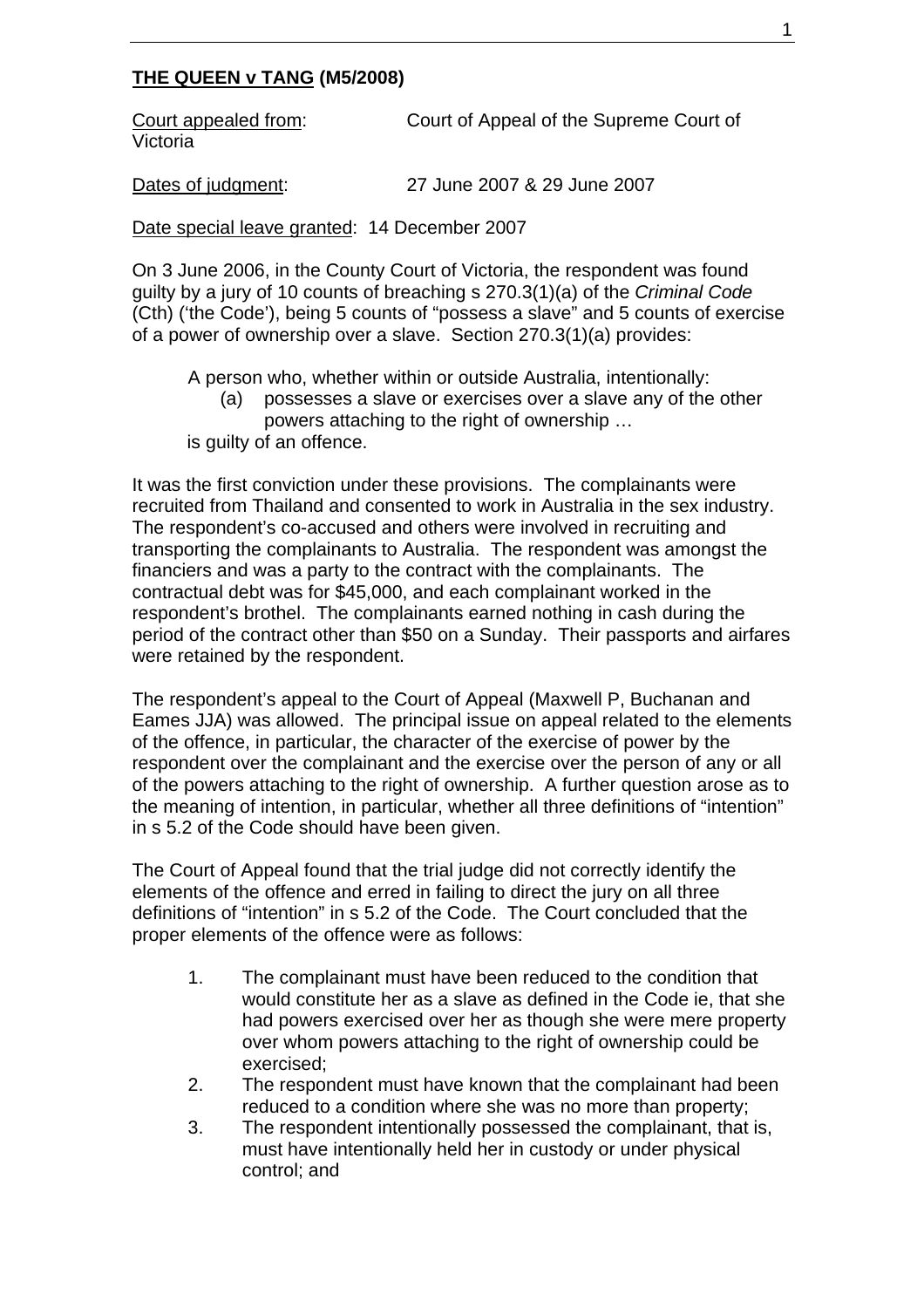4. The respondent must have possessed the complainant in the intentional exercise of what constituted a power attaching to a right of ownership, namely, the power of possession.

It was not sufficient that the respondent believed she was dealing with the complainant as an employee, albeit one in a subservient position and being grossly exploited.

The grounds of appeal include:

- The Court erred in its identification of the elements of the offence of "intentionally possess a slave or exercise over a slave any of the other powers attaching to the right of ownership" contrary to s 270.3(1)(a) of the Code.
- The Court erred in concluding that when directing on the fault element of "intention" in s 270.3(1)(a) of the Code, a court should direct on all three definitions of intention in s 5.2 of the Code.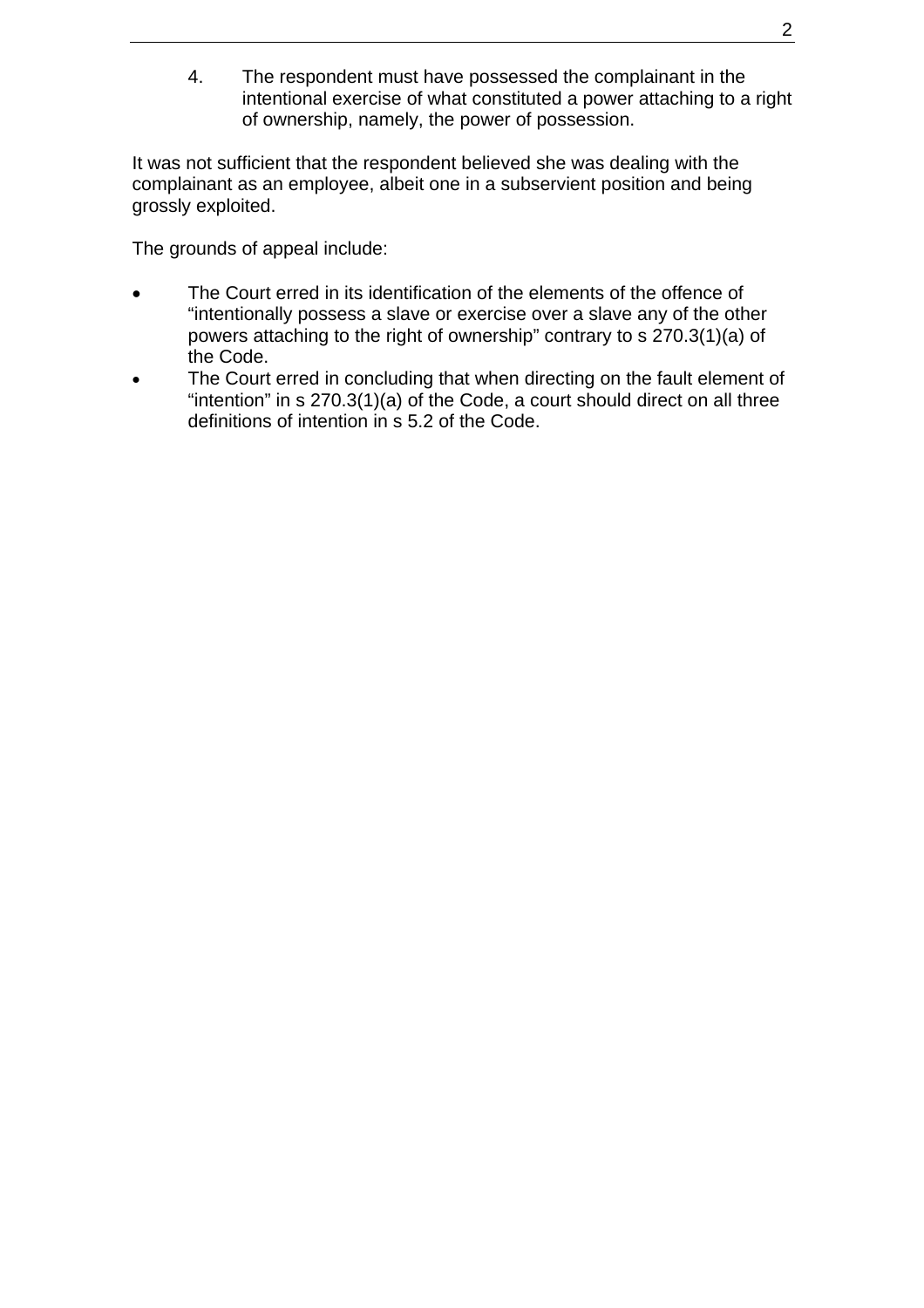#### **IMBREE v McNEILLY & ANOR (S43/2008) McNEILLY & ANOR v IMBREE (S392/2007)**

Court appealed from: New South Wales Court of Appeal

Date of judgment: 2 July 2007

Date of grant of special leave/referral to the Full Court: 8 February 2008

Mr Imbree was injured when his car rolled on an unsealed road in the Northern Territory. Mr McNeilly, who was driving that car, was sixteen years old and unlicenced at the time. The accident occured when Mr McNeilly swerved to miss an obstacle on the road. Mr Imbree was sitting next to Mr McNeilly and was acting as his supervisor. He suffers from tetraplegia as a result.

Mr Imbree brought proceedings in negligence against both Mr McNeilly and Qantas Airways Limited ("Qantas"). (At the time of the accident Mr Imbree was employed by Qantas who provided him with a car as part of his package.) On 5 July 2006 Justice Studdert found in favour of Mr Imbree and assessed damages at over \$11 million. Contributory negligence was assessed at 30%.

Mr McNeilly appealed in relation to the finding on liability, the calculation of contributory negligence and the assessment of damages. Mr Imbree crossappealed against the finding of contributory negligence and the award of damages. He also contended that liability should be upheld on an alternative basis.

On 2 July 2007 the Court of Appeal (Beazley, Tobias & Basten JJA) allowed Mr McNeilly's appeal and recalculated the damages to be paid to Mr Imbree. Their Honours held that while the principle of *volenti non fit injuria* can reduce the standard of care owed, it did not provide Mr McNeilly with a complete defence. Mr Imbree's claim therefore had to be assessed on the basis of the appropriate standard of care to be applied in the case of an inexperienced driver and his instructor. Their Honours also held that Justice Studdert was not in error in rejecting the defence based on voluntary assumption of risk.

Justices Beazley and Basten further held that Mr McNeilly's submission that there was no duty of care owed to Mr Imbree was inconsistent with the approach in *Cook v Cook*. Their Honours found that the relationship between Mr Imbree and Mr McNeilly did give rise to a duty of care. They also found that Mr McNeilly's actions (in swerving off the road rather than steering around the obstruction) made him liable to Mr Imbree in negligence.

On the question of contributory negligence, their Honours held that Justice Studdert had correctly rejected the claim that Mr Imbree had failed to exercise reasonable care for his own safety. This allegedly arose from him permitting Mr McNeilly to both drive, and to drive on the road where the accident occurred. Justices Basten and Tobias however held that Mr Imbree's failure to give appropriate instructions to Mr McNeilly significantly contributed to the accident and involved a failure to take care for his own safety. Mr Imbree's contributory negligence was then assessed at two-thirds.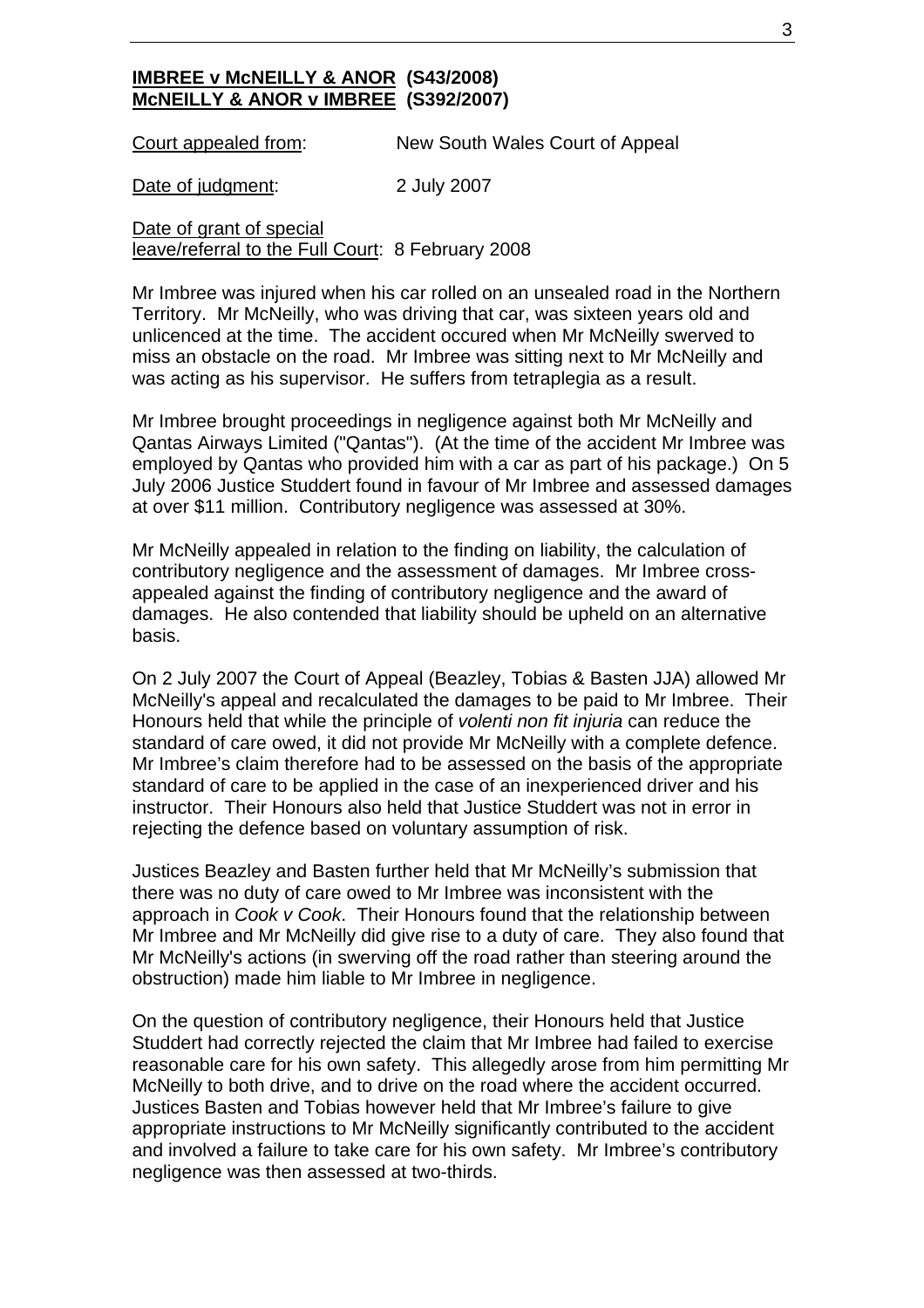On 8 February 2008 Chief Justice Gleeson, Justice Gummow and Justice Crennan granted special leave to appeal in matter number S385/2007 (which subsequently became the appeal file numbered S43/2008.) With respect to matter number S392/2007 however, their Honours referred it into the same Full Court that deals with matter number S43/2008 to be argued as on a full hearing.

In matter number S43/2008 the grounds of appeal are:

- The Court of Appeal erred in finding that the duty of care owed by a learner driver to an instructor was different from and less than that owed by all other drivers to their passengers (the *Cook v Cook* principle).
- The Court of Appeal erred in interfering with the trial judge's factual findings as to the causes of accident and the consequential assessment by the trial judge of the degree of any contributory negligence on the part of Mr Imbree
- The Court of Appeal erred in finding a causal connection between the motor vehicle accident and the absence of any additional driving instruction which the trial judge and the Court of Appeal found that Mr Imbree ought to have provided to Mr McNeilly.

In matter number S392/2007 the questions of law said to justify the grant of special leave include:

- Was Tobias JA correct in viewing the driving of Mr McNeilly leading to Mr Imbree's injury, as a single process involving sequential and related errors, which began and continued in a manner consistent with Mr McNeilly's lack of skill and experience?
- Did the majority of the New South Wales Court of Appeal, and the trial judge, err in dissecting Mr McNeilly's driving on a step by step basis, and isolating (each differently) an element of the driving which amounted to carelessness (negligence) rather than inexperience?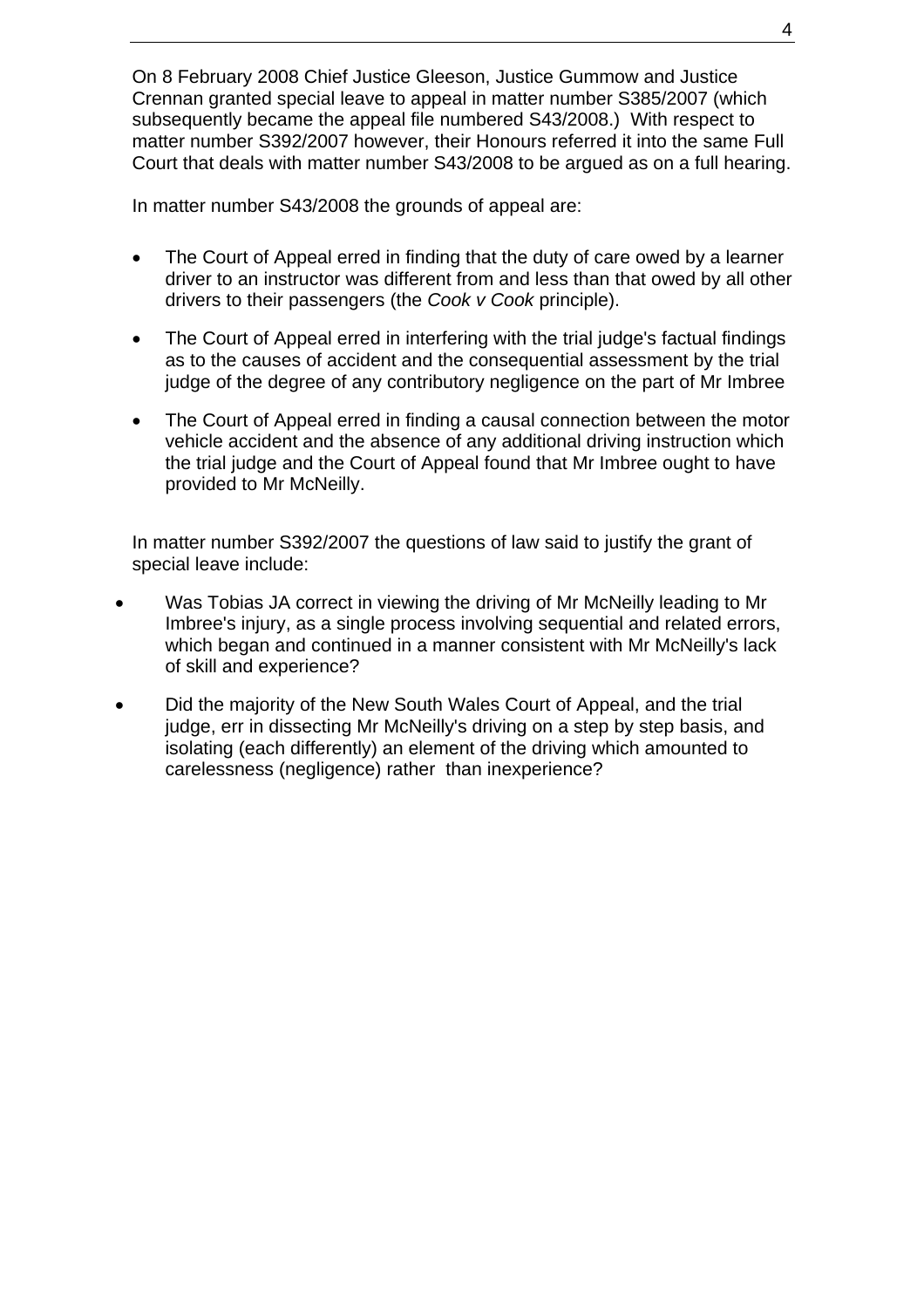#### **FERGUSSON bhnf LARA FLOYD v LATHAM (S47/2008)**

Court appealed from: New South Wales Court of Appeal

#### Date of judgment: 3 November 2006

Date of grant of special leave: 8 February 2008

On 8 April 2003 Olivia Fergusson ("Olivia"), aged 23 months, was struck by a car driven by Ms Kim Latham on a pedestrian crossing in Garden Street, North Narrabeen. Olivia's mother, Ms Lara Floyd, did not have a hold of Olivia as she herself crossed the pedestrian crossing while pushing a pram containing her other, infant, child. She then looked back, only to see that Olivia had not followed her across the crossing. Ms Latham was driving at approximately 40 kph when she struck Olivia after she entered the crossing from behind a chevron sign. At no time prior to impact did Ms Latham see Olivia.

In a separate trial on liability, Judge McGuire found that Ms Latham had been negligent while driving her car. This was on the basis that she had failed to immediately brake when she first saw Ms Floyd crossing the road. His Honour also found that she was not keeping a proper lookout because she failed to see Olivia behind the chevron sign. She had also failed to see her prior to impact.

On 3 November 2006 the Court of Appeal (Santow JA, McClellan CJ at CL and Hoeben J) unanimously upheld Ms Latham's appeal. Their Honours found that Judge McGuire was not entitled to find that Olivia should have been visible to Ms Latham at a distance of 25 metres or more from the crossing. They also criticised his finding that Ms Latham had failed to keep a proper lookout simply because she didn't see Olivia behind the chevron sign.

The Court of Appeal further found that the presence of Olivia in the immediate vicinity of the pedestrian crossing was not reasonably forseeable in the circumstances. This is because it was highly unusual for a mother to be separated from a young child while crossing a busy road. That Ms Floyd was looking back towards the crossing was indicative only of her looking at something or someone, either on the crossing or on the other side of the road. To require Ms Latham to adopt an emergency braking response as a consequence was both unreasonable and based on hindsight.

Despite this finding, their Honours still held that Ms Latham owed, and breached, her duty of care towards Olivia. This is because Ms Latham appears to have focused on Ms Floyd rather than on the pedestrian crossing immediately in front of her. The Court of Appeal held that Ms Floyd's actions were not so imminently threatening so as to absolve Ms Latham from her primary obligation of looking to her front. In that regard Ms Latham failed to keep a proper lookout. Their Honours however found that even if Ms Latham had been keeping a proper lookout (and had observed Olivia as soon as she entered the crossing), at 40kph there was insufficient time for her to react and avoid impact. It followed therefore that although a breach of duty had been established, it was not causative of Olivia's injuries.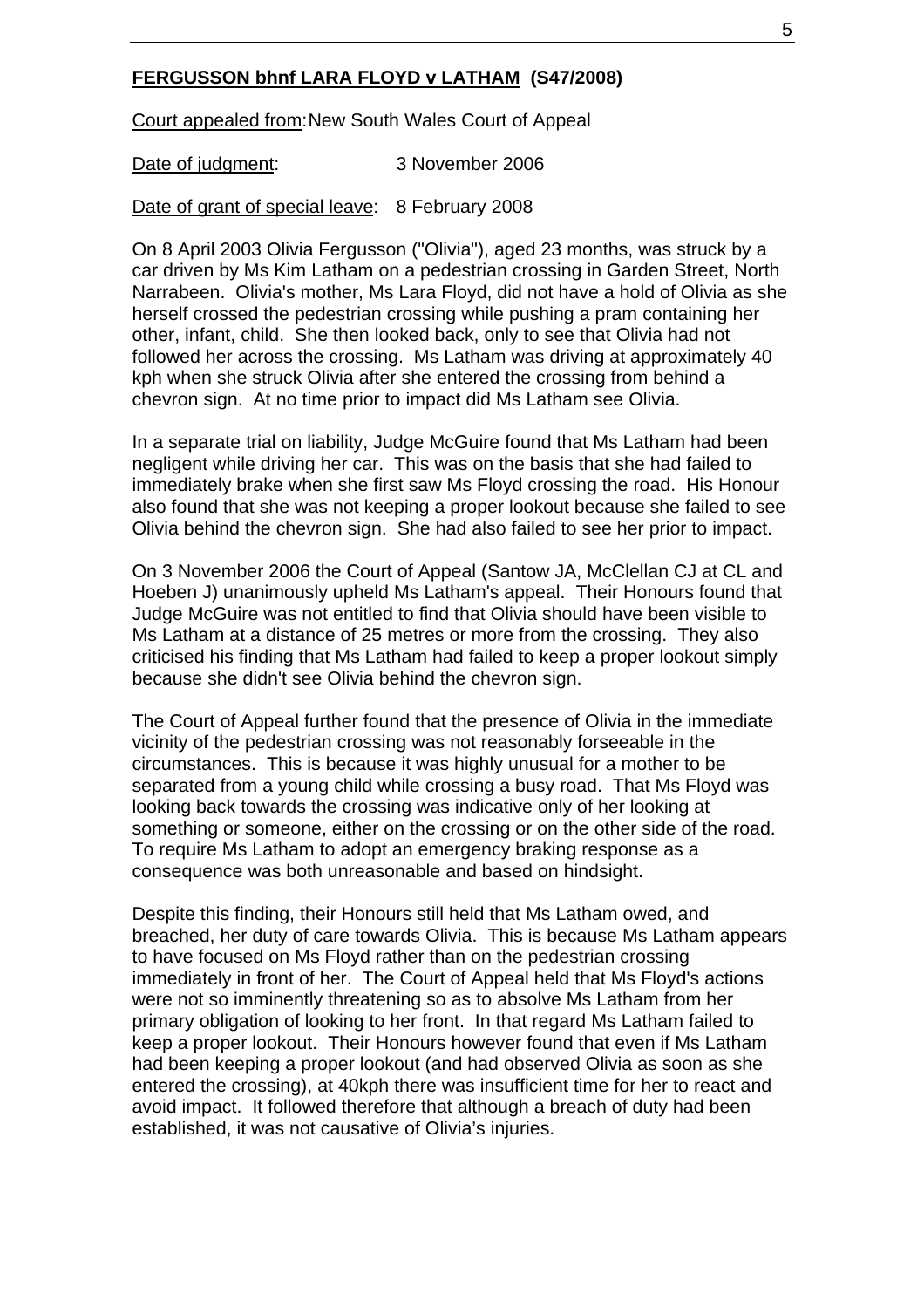The ground of appeal is:

• The Court of Appeal erred in that it made a finding that the respondent driver was not keeping a proper lookout and this breach of duty of care meant that the respondent did not brake or slow her vehicle, yet there was no consideration or inadequate consideration of the issue of causation.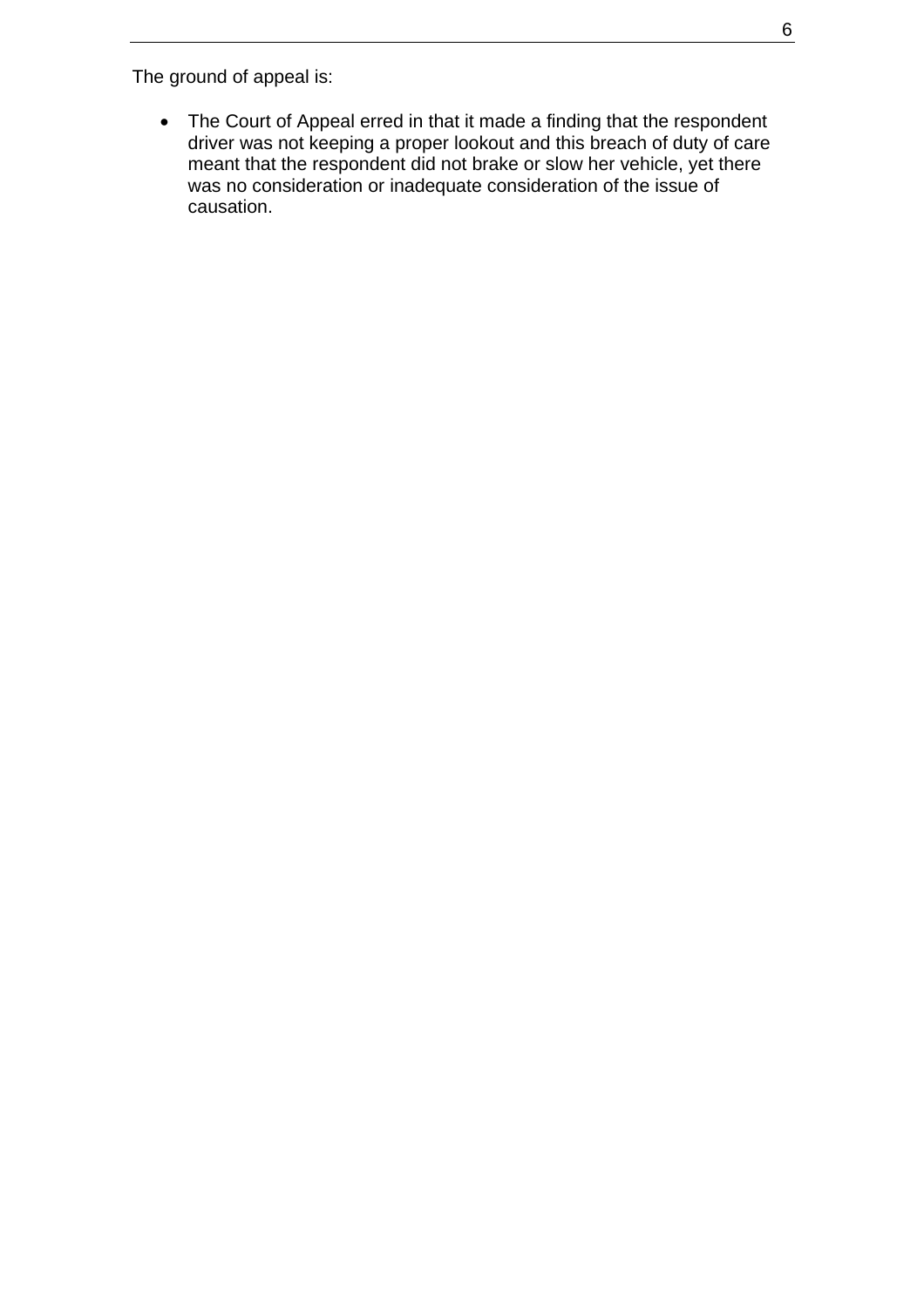#### **MINISTER FOR IMMIGRATION AND CITIZENSHIP v SZKKC & ANOR (S45/2008), MINISTER FOR IMMIGRATION AND CITIZENSHIP v SZJMA & ANOR (S46/2008)**

Court appealed from: Full Court of the Federal Court of Australia

Date of judgment: 12 July 2007

Date of grant of special leave: 8 February 2008

These appeals concern the operation of section 477(1) of the *Migration Act 1958* (Cth) ("the Act"). Relevantly, that section limits the time which an application for judicial review may be made to the Federal Magistrates Court to *"within 28 days of the actual (as opposed to deemed) notification of the decision".*

The respondents each sought judicial review in the Federal Magistrates Court of the Refugee Review Tribunal ("the Tribunal") decision refusing them protection visas. They both said that they did not receive actual notification of their Tribunal decisions until shortly before they commenced proceedings in the Federal Magistrates Court. The appeals before this Court deal only with whether the time limits in section 477 prevented any jurisdictional challenge to either decision. In each case Federal Magistrate Driver held that they did not. (The question of whether there might be jurisdictional error in the Tribunal's decisions has not yet been addressed.)

In dismissing the Ministers' appeals on 12 July 2007, the Full Federal Court (Gyles, Jacobson & Buchanan JJ) unanimously held that the Federal Magistrates Court had the jurisdiction to hear the respondents' application for judicial review. Their Honours noted that when the Tribunal affirms a decision to refuse an applicant a protection visa, it must notify that applicant by giving him or her a written statement as required by section 430(1) of the Act. They further held that the sole method of actual (as opposed to deemed) notification was the delivery of that written statement by hand.

So far as the limitation periods in section 477 are concerned, the Full Federal Court further held that applicants with authorised recipients will be treated in the same way as those without. Before their right to judicial review is extinguished, the time period prescribed by section 477 needs to expire following the applicant having been personally given the Tribunal's written statement.

The grounds of appeal (in both matters) include:

- The Full Court of the Federal Court ("the FFC") erred in its construction of section 477 of the Act.
- The FFC erred in constructing section 477 of the Act as operating such that time starts to run for the beginning of proceedings only if an applicant is personally served with a decision record within 14 days of the handing down of the decision.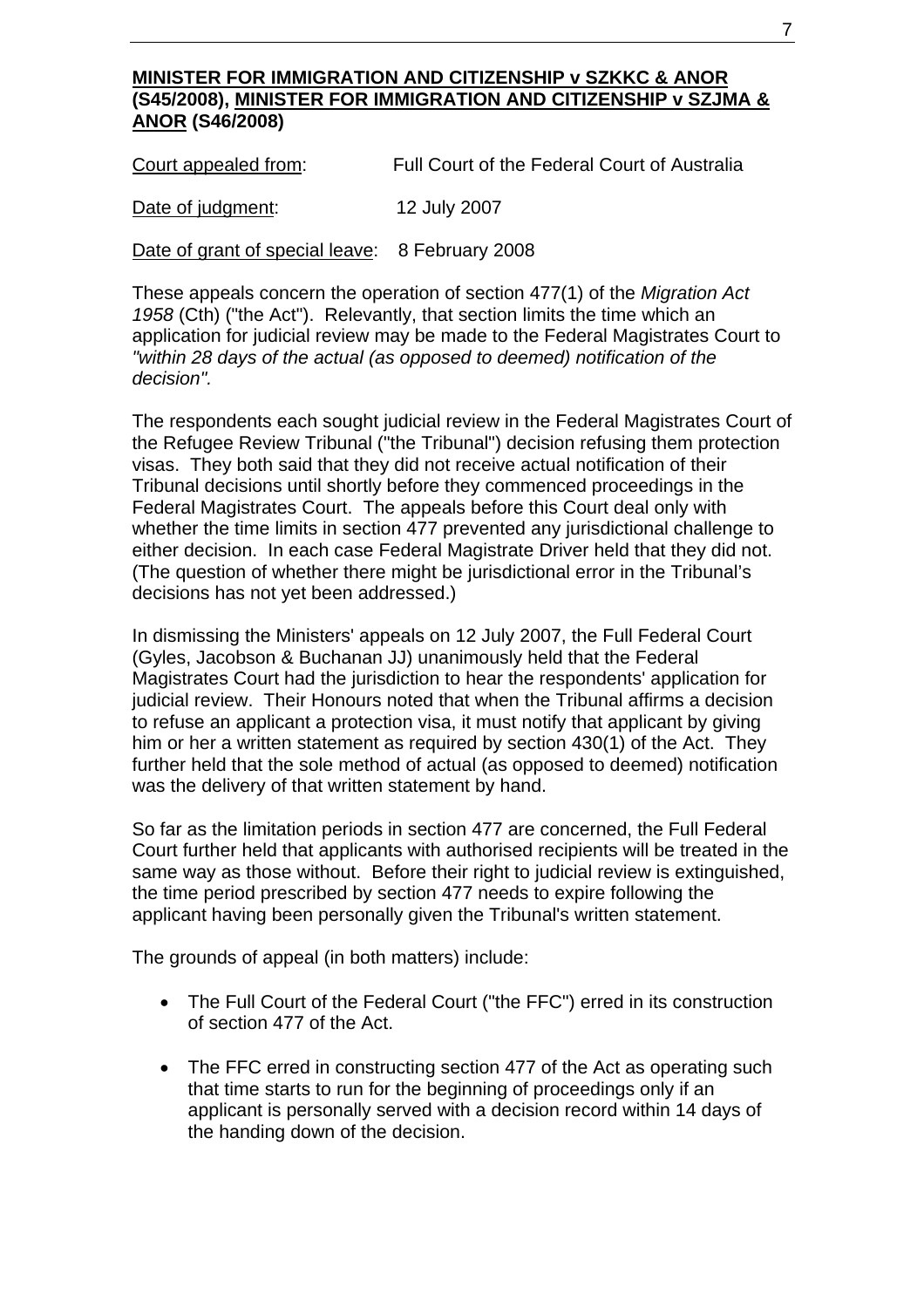• The FFC erred in construing section 477 of the Act in such a way that physical receipt of the decision record by an applicant would not start time running under that section unless it was physically served by the Tribunal or an authorised officer; actual receipt by mail or facsimile would not be sufficient.